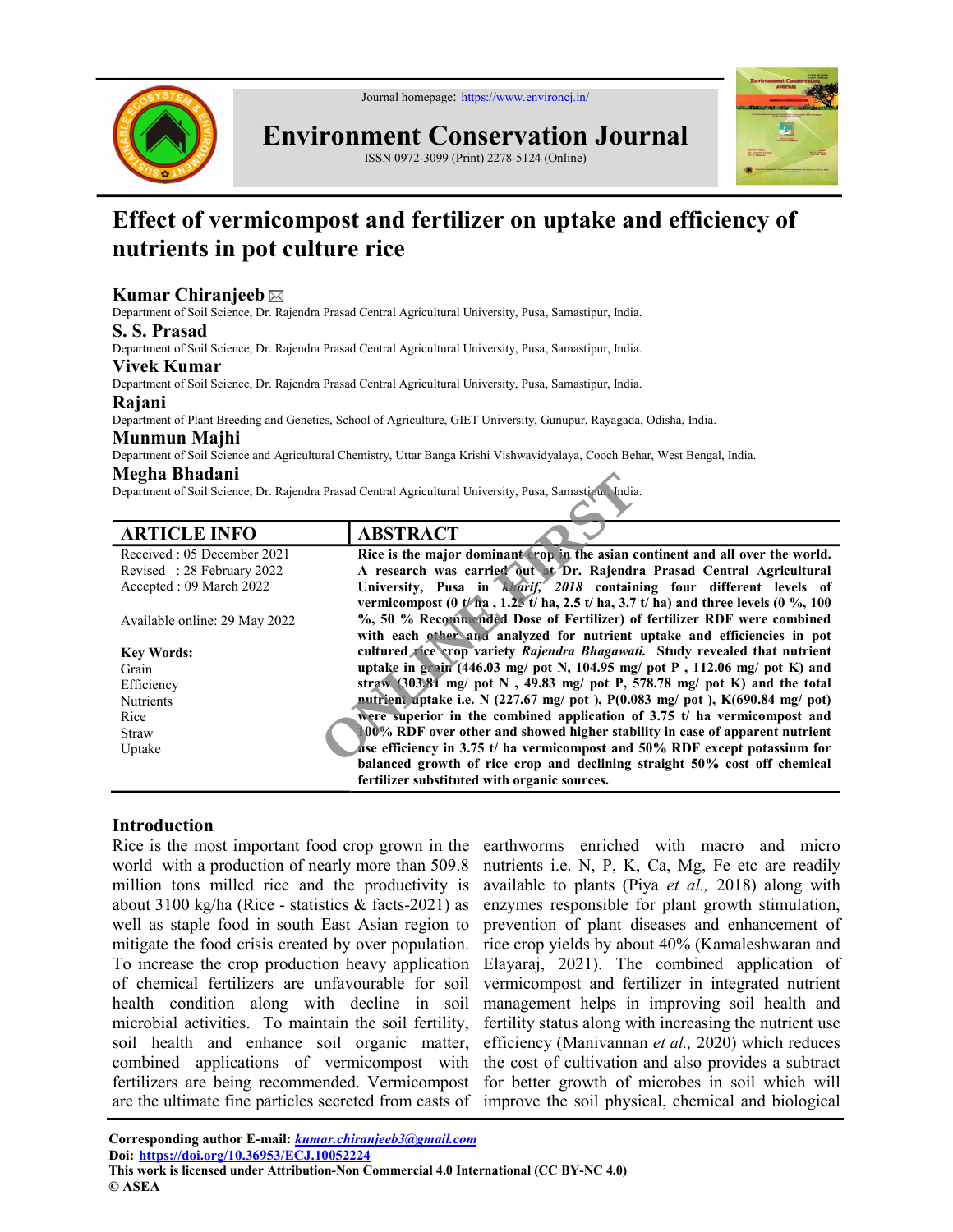properties. Proper binding of soil particles in C. Statistical analysis: presence of healthy organic matter content and helps in proper establishment and growth of rice crop, ensuring higher productivity of rice.

#### Material and Methods

The research was carried out in department of soil science, Dr. Rajendra Prasad Central Agricultural University, Pusa, Samastipur, Bihar consisting of four levels of vermicompost (0 t/ ha, 1.25 t/ ha, 2.5) t/ ha, 3.7 t/ ha<sup>)</sup> and three levels (0 %, 100 %, 50 % RDF) of fertilizer mixed and taken in pot where rice crop (Rajendra Bhagwati) was grown with twelve treatment replicated thrice using Factorial Completely Randomized Design. The treatment details are as follows:

| $V_0$ F <sub>0</sub> - No manure + No Fertilizer - Control<br>$V_0F_{100}$ - No manure + 100% RDF<br>$V_0 F_{50}$ - No manure + 50% RDF<br>$V_{1,25}F_{0}$ - Vermicompost (1.25 t/ ha) + No Fertilizer<br>$V_{1.25}F_{100}$ Vermicompost (1.25 t/ha) +100% RDF<br>$V_{1,25}F_{50}$ -Vermicompost (1.25 t/ ha) + 50% RDF<br>$V_{2.50}F_{0}$ -Vermicompost (2.5 t/ ha) + No Fertilizar<br>$V_{2.50}F_{100}$ -Vermicompost (2.5 t/ ha) + 100%RDF<br>$V_{2.50}F_{50}$ -Vermicompost (2.5 t/ ha) + 50% RDF<br>$V_{3.75}F_0$ -Vermicompost (3.75t/ ha) + No Fertilizar<br>$V_{3.75}F_{100}$ -Vermicompost (3.75 t/ ha) + 100%RDF |                                    |            | fertilizer on grain nitr<br>table-1. The levels of<br>2.5 t/ ha, $3.75$ t/ ha<br>grain nitrogen uptake<br>The fertilizer levels o<br>gave significantly sup<br>over no fertilizer level<br>different levels of verr<br>found significant. The |
|----------------------------------------------------------------------------------------------------------------------------------------------------------------------------------------------------------------------------------------------------------------------------------------------------------------------------------------------------------------------------------------------------------------------------------------------------------------------------------------------------------------------------------------------------------------------------------------------------------------------------|------------------------------------|------------|-----------------------------------------------------------------------------------------------------------------------------------------------------------------------------------------------------------------------------------------------|
| $V_{3.75}F_{50}$ -Vermicompost (3.75 t/ ha) +50% RDF                                                                                                                                                                                                                                                                                                                                                                                                                                                                                                                                                                       |                                    |            | vermicompost $(3.75 \text{ t})$                                                                                                                                                                                                               |
| No. of treatment                                                                                                                                                                                                                                                                                                                                                                                                                                                                                                                                                                                                           | 12                                 |            | the significantly high                                                                                                                                                                                                                        |
| No. of replication                                                                                                                                                                                                                                                                                                                                                                                                                                                                                                                                                                                                         | $\mathcal{E}$                      |            | uptake i.e. 446.03 mg/                                                                                                                                                                                                                        |
| Crop                                                                                                                                                                                                                                                                                                                                                                                                                                                                                                                                                                                                                       | Rice                               |            |                                                                                                                                                                                                                                               |
| Variety                                                                                                                                                                                                                                                                                                                                                                                                                                                                                                                                                                                                                    | Rajendra Bhagwati                  |            | control $(133.47 \text{ mg}/ \text{pc})$                                                                                                                                                                                                      |
| Recommended Dose                                                                                                                                                                                                                                                                                                                                                                                                                                                                                                                                                                                                           | N: $P_2O_5(K_2O: 120:60:40 kg/ha)$ |            | The increase in grain                                                                                                                                                                                                                         |
| of Fertilizer                                                                                                                                                                                                                                                                                                                                                                                                                                                                                                                                                                                                              |                                    |            | to the mineralization                                                                                                                                                                                                                         |
| Experimental Design                                                                                                                                                                                                                                                                                                                                                                                                                                                                                                                                                                                                        | Factorial                          | Completely | micro flora and availa                                                                                                                                                                                                                        |
|                                                                                                                                                                                                                                                                                                                                                                                                                                                                                                                                                                                                                            | Randomized Design                  |            |                                                                                                                                                                                                                                               |
| Pot capacity                                                                                                                                                                                                                                                                                                                                                                                                                                                                                                                                                                                                               | $10 \text{ kg}$                    |            | the uptake by the                                                                                                                                                                                                                             |
| Factor                                                                                                                                                                                                                                                                                                                                                                                                                                                                                                                                                                                                                     | 02                                 |            | nitrogen uptake. The                                                                                                                                                                                                                          |
| Total number of pots                                                                                                                                                                                                                                                                                                                                                                                                                                                                                                                                                                                                       | 36                                 |            | nitrogen + 50 $\%$                                                                                                                                                                                                                            |
|                                                                                                                                                                                                                                                                                                                                                                                                                                                                                                                                                                                                                            |                                    |            |                                                                                                                                                                                                                                               |

# A. Uptake of Nutrients (mg/ pot )

Total uptake of N, P and K by rice crop was calculated by multiplying the N, P and K content with dry matter yield. Nutrient content  $(\%)$  x dry matter (mg/ pot ) 100

Nutrient uptake =  $\frac{\text{Nutrient content } (\%) \times \text{dry matter (mg pot}^{-1})}{\frac{100}{100}}$ 100

#### B. Efficiency of Nutrients (%)

Apparent-nutrient recovery  $(\% )$ =

Uptake treated plot  $(g$  /pot  $)$  – Uptake in control plot  $(g$  /pot  $)$   $\times$  100 Amount of nutrient applied (g/pot)

All the data obtained in the experiment will be analyzed statistically applying Factorial Completely Randomized Design by the method of "Analysis of Variance" as described by Gomez and Gomez (1984). The Significance of the treatment effect was judged with the help of variance ratio test. Critical Difference (C.D.) at 5 percent and 1 percent level of significance worked out to determine the difference between treatment means. All the statistical analysis were done by using OPSTAT (http://14.139.232.166/opstat/default.asp) analysis software.

# Results and Discussion

# Grain nitrogen uptake (mg/ pot):

The effect of different levels of vermicompost and fertilizer on grain nitrogen uptake is shown in the table-1. The levels of vermicompost i.e. 1.25 t/ ha, 2.5 t/ ha,  $3.75$  t/ ha recorded significantly higher grain nitrogen uptake over no vermicompost level. The fertilizer levels of 50 and 100 % RDF also gave significantly superior grain nitrogen uptake over no fertilizer level. The interactions among the different levels of vermicompost and fertilizer were found significant. The integrated application of vermicompost  $(3.75 \text{ t/ha}) + 100 \%$  NPK showed the significantly higher amount of grain nitrogen uptake i.e. 446.03 mg/ pot at harvest stage over the control (133.47 mg/ pot ).

The increase in grain nitrogen uptake might be due to the mineralization of nutrients by the favorable micro flora and availability of nutrients increased the uptake by the plant thus increased grain nitrogen uptake. The 50 % Recommended dose of nitrogen + 50 % Green manure application increased grain N uptake (Mounika et al. 2017) and inorganic fertilizer also enhanced nutrient uptake by plants during the crop growth (Masni and Wasli, 2019).

# Grain phosphorus uptake (mg/ pot):

The table-1 showed different levels of vermicompost and fertilizer on grain phosphorus uptake. The three levels of vermicompost i.e. 1.25 t/ ha, 2.5 t/ ha, 3.75 t/ ha gave significantly higher grain phosphorus uptake over no vermicompost level. The fertilizer levels of 50 and 100 % RDF recorded significantly superior grain phosphorus uptake over no fertilizer level. The interactions among the different levels of vermicompost and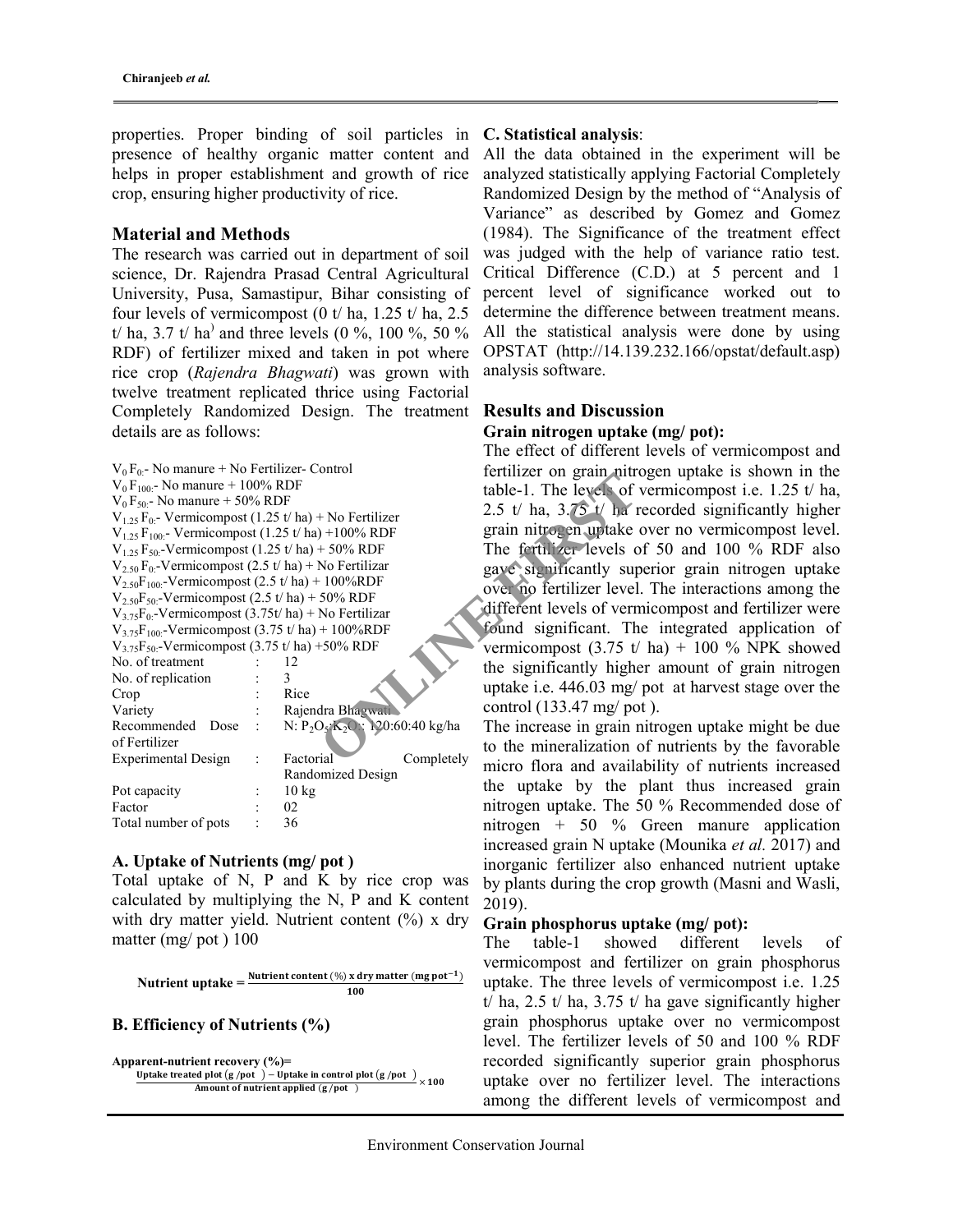fertilizer were found significant. The integrated application of vermicompost  $(3.75 \text{ t/ha}) + 100\%$ NPK recorded the significantly higher amount of grain phosphorus uptake i.e. 104.95 mg/ pot at harvest stage over the control (24.28 mg/ pot ).The increase in grain phosphorus uptake might be due to CO2 produced during mineralization of different organic sources took role in P solubilisation (Sagarika et al. 2012) and the comparable effect on nutrient uptake content was given by (Masni and Wasli, 2019).

# Grain potassium uptake (mg/ pot):

The influence of different levels of vermicompost and fertilizer on grain potassium uptake is shown in the table-1. The levels of vermicompost i.e. 1.25 t/ ha,  $2.5 \t{t}$  ha,  $3.75 \t{t}$  ha recorded significantly higher grain potassium uptake over no vermicompost level. The fertilizer levels of 50 and 100 % RDF also gave significantly superior grain potassium uptake over no fertilizer level. The interactions among the different levels of vermicompost and fertilizer were found significant. The integrated application of vermicompost (3.75 t/ ha) + 100  $\%$  NPK showed the significant higher amount of grain nitrogen uptake i.e. 112.06 mg/ pot , which was statistically at par with vermicompost significantly superior over control (vermicompost-2.5 t/ ha and 100 % RDF i.e. 109.17 mg/ pot .The added organic manure might have enhanced beneficial micro flora thus uptake increased (Meena et al. 2010) and supporting study was given by (Krishna et al., 2018). ilizer levels of 50 and no vermicompose levels<br>
cantly superior grain levels also gave<br>
fertilizer level. The phosphorus upake ove<br>
different levels of The interactions in<br>
vermicompost (3.75 t/ ele and straw phosph<br>
the s

# Straw nitrogen uptake (mg/ pot):

The influence of different levels of vermicompost and fertilizer on the straw nitrogen uptake is presented in the table-2. The straw nitrogen uptake varied from 153.97 to 252.00 mg/ pot with different levels of vermicompost, irrespective of fertilizer levels. The straw potassium uptake in accordance to the different fertilizer levels ranged between 143.38 to 264.10 mg/ pot , irrespective of vermicompost levels. The vermicompost levels recorded significantly higher straw nitrogen uptake over no vermicompost level. The 50 and 100 % RDF levels also gave significantly higher straw nitrogen uptake over no fertilizer level. The interactions in between vermicompost and fertilizer levels were found significant. The elevated Straw level. The 50 and 100 % RDF levels also gave

nitrogen uptake was found in the treatment receiving (vermicompost-3.75 t/ ha +  $100\%$  RDF) i.e. 303.81 mg/ pot which was significantly superior over control (no vermicompost  $+ 0\%$  RDF) i.e. 94.20 mg/ pot and relative result was found out by (Masni and Wasli, 2019).

# Straw phosphorus uptake (mg/ pot):

The table-2 showed different levels of vermicompost and fertilizer on straw phosphorus uptake. The straw phosphorus uptake varied 23.67 to 40.21 mg/ pot with different levels of vermicompost, irrespective of fertilizer levels. Irrespective of vermicompost levels, the straw phosphorus uptake in accordance to the different fertilizer levels ranged between 21.71 to 42.66 mg/ pot. The vermicompost levels recorded significantly higher straw phosphorus uptake over no vermicompost level. The 50 and 100 % RDF levels also gave significantly higher straw phosphorus uptake over no fertilizer level.

The interactions in between vermicompost and fertilizer levels were found significant. The elevated straw phosphorus uptake was found in the treatment receiving (vermicompost-3.75 t/ ha + 100% RDF) i.e. 49.83 mg/ pot which was no manure  $+$  0% RDF) i.e. 14.31 mg/ pot.

The increase in straw phosphorus uptake might be due to the mineralization of nutrients by the favourable micro flora and availability of nutrients increased the uptake by the plant thus increased Straw phosphorus uptake .Similar findings were observed by Chesti et al. (2013) and close observation was given by (Krishna et al., 2018).

# Straw potassium uptake (mg/ pot):

The effect of different levels of vermicompost and fertilizer on straw potassium uptake is presented in the table-2. The straw potassium uptake varied from 210.73 to 482.70 mg/ pot with different levels of vermicompost, irrespective of fertilizer levels. Irrespective of vermicompost levels, the straw potassium uptake in accordance to the different fertilizer levels ranged between 240.05 to 454.37 mg/pot. The vermicompost levels i.e. 1.25 t/ ha, 2.5 t/ ha and  $3.75$  t/ ha recorded significantly higher straw potassium uptake over no vermicompost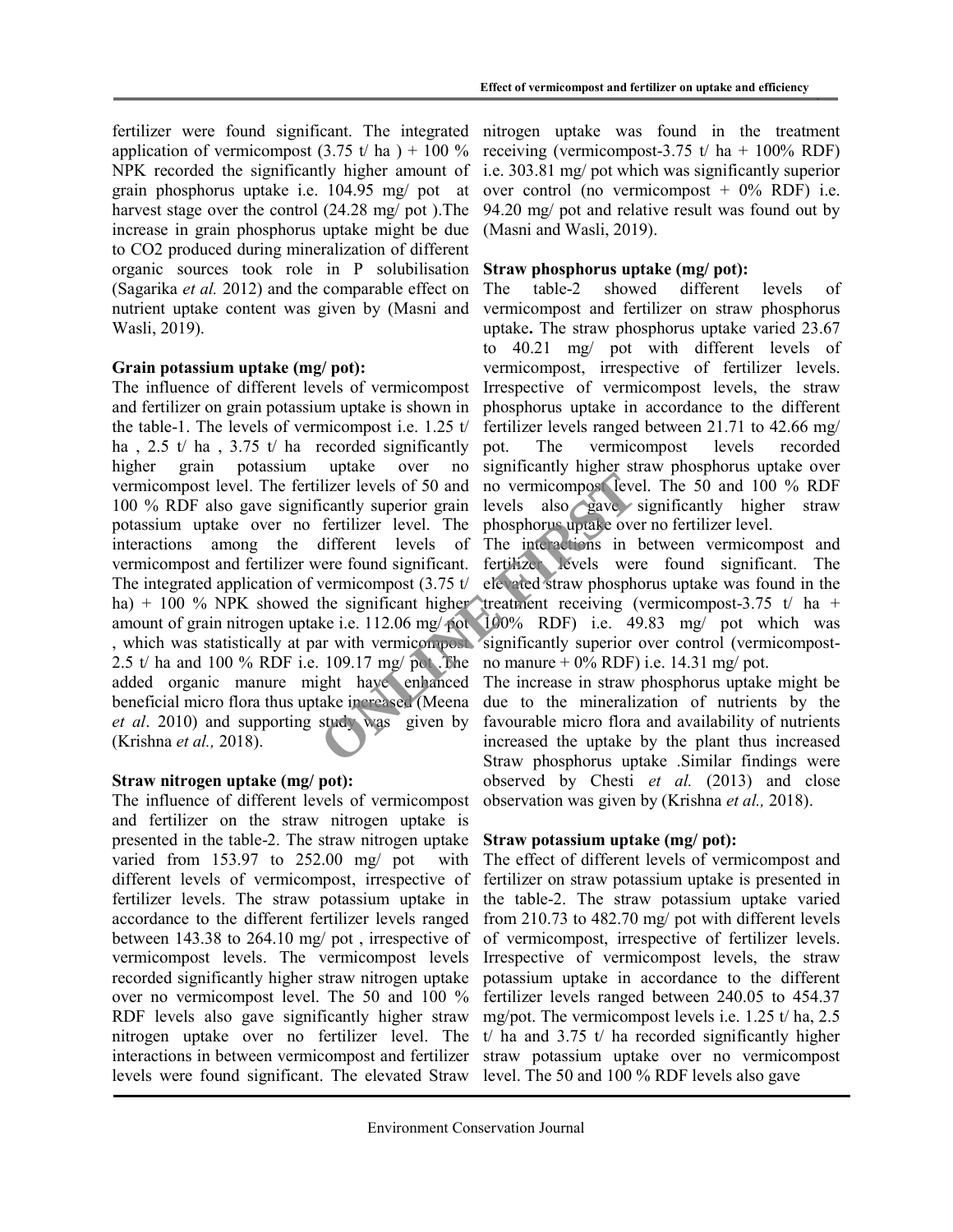Chiranjeeb et al.

| Treatments<br>$V_0$<br>$V_{1.25}$<br>$V_{2.5}$ | N uptake (mg/pot) |           |            |        |             | P uptake (mg/ pot) |            |       |        | K uptake $(mg/pot)$ |            |       |
|------------------------------------------------|-------------------|-----------|------------|--------|-------------|--------------------|------------|-------|--------|---------------------|------------|-------|
|                                                | ${\bf F_0}$       | $F_{100}$ | $F_{50}$   | Mean   | ${\bf F_0}$ | $F_{100}$          | $F_{50}$   | Mean  | $F_0$  | $F_{100}$           | $F_{50}$   | Mean  |
|                                                | 133.47            | 283.28    | 205.19     | 207.31 | 24.28       | 63.65              | 42.18      | 43.37 | 36.33  | 67.68               | 52.90      | 52.30 |
|                                                | 170.78            | 350.33    | 274.46     | 265.19 | 31.95       | 83.18              | 60.20      | 58.44 | 46.17  | 90.76               | 72.76      | 69.90 |
|                                                | 248.13            | 430.88    | 354.78     | 344.60 | 56.39       | 100.58             | 86.05      | 81.01 | 68.52  | 109.17              | 92.00      | 89.90 |
| $V_{3.75}$                                     | 279.05            | 446.03    | 417.34     | 380.81 | 65.75       | 104.95             | 98.54      | 89.75 | 72.54  | 112.06              | 98.99      | 94.53 |
| Mean                                           | 207.86            | 377.63    | 312.94     |        | 44.59       | 88.09              | 71.74      |       | 55.89  | 94.92               | 79.16      |       |
| <b>Factors</b>                                 | CD(5%)            |           | $SEm(\pm)$ |        | CD(5%)      |                    | $SEm(\pm)$ |       | CD(5%) |                     | $SEm(\pm)$ |       |
| Vermicompost(V)                                | 11.39             |           | 3.88       |        | 2.66        |                    | 0.91       |       | 2.82   |                     | 0.96       |       |
| Fertilizers(F)                                 | 9.86              |           | 3.36       |        | 2.30        |                    | 0.78       |       | 2.44   |                     | 0.83       |       |
| V X F                                          | 19.72             |           | 6.72       |        | 4.60        |                    | (1.57)     |       | 4.88   |                     | 1.66       |       |

Table 1: Effect of vermicompost and fertilizer on grain nutrients (N, P and K) uptakes of rice crop during growth period

Table 2: Effect of vermicompost and fertilizer on straw nutrient (N, P and K) uptakes of rice crop during growth period

| Fertilizers(F)                                                                                                          | 9.86        |                     | 3.36              |        | 2.30   |                   | 0.78              |       | 2.44        |                   | 0.83              |        |
|-------------------------------------------------------------------------------------------------------------------------|-------------|---------------------|-------------------|--------|--------|-------------------|-------------------|-------|-------------|-------------------|-------------------|--------|
| <b>VXF</b>                                                                                                              | 19.72       |                     | 6.72              |        | 4.60   |                   | (1.57)            |       | 4.88        |                   | 1.66              |        |
|                                                                                                                         |             |                     |                   |        |        |                   |                   |       |             |                   |                   |        |
| Table 2: Effect of vermicompost and fertilizer on straw nutrient (N, P and K) uptakes of rice crop during growth period |             |                     |                   |        |        |                   |                   |       |             |                   |                   |        |
|                                                                                                                         |             | N uptake $(mg/pot)$ |                   |        |        | P uptake (mg/pot) |                   |       |             | K uptake (mg/pot) |                   |        |
| Treatments                                                                                                              | ${\bf F}_0$ | $F_{100}$           | $\mathbf{F}_{50}$ | Mean   | $F_0$  | $F_{100}$         | $\mathbf{F}_{50}$ | Mean  | ${\bf F}_0$ | $F_{100}$         | $\mathbf{F}_{50}$ | Mean   |
| $V_0$                                                                                                                   | 94.20       | 209.40              | 158.32            | 153.97 | 14.31  | 33.91             | 22.81             | 23.67 | 143.33      | 287.13            | 201.74            | 210.73 |
| $V_{1.25}$                                                                                                              | 121.77      | 256.37              | 213.47            | 197.21 | 20.12  | 41.35             | 32.77             | 31.41 | 200.19      | 429.83            | 330.18            | 320.07 |
| $\rm V_{2.5}$                                                                                                           | 173.82      | 286.80              | 236.93            | 232,52 | 24.06  | 45.54             | 37.50             | 35.70 | 274.89      | 521.73            | 456.48            | 417.70 |
| $\mathrm{V}_{3.75}$                                                                                                     | 183.71      | 303.81              | 268.48            | 252.00 | 28.35  | 49.83             | 42.44             | 40.21 | 341.78      | 578.78            | 527.52            | 482.70 |
| Mean                                                                                                                    | 143.38      | 264.10              | 219.30            |        | 21.71  | 42.66             | 33.88             |       | 240.05      | 454.37            | 378.98            |        |
| Factors                                                                                                                 | CD(5%)      |                     | $SEm(\neq)$       |        | CD(5%) |                   | $SEm(\pm)$        |       | CD (5%)     |                   | $SEm(\pm)$        |        |
| Vermicompost(V)                                                                                                         | 7.67        |                     | 2.61              |        | 1.22   |                   | 4.78              |       | 14.05       |                   | 4.78              |        |
| Fertilizers(F)                                                                                                          | 6.64        |                     | 2.26              |        | 1.05   |                   | 4.14              |       | 12.16       |                   | 4.14              |        |
| <b>VXF</b>                                                                                                              | 13.29       |                     | 4.53              |        | 2.11   |                   | 8.29              |       | 24.33       |                   | 8.29              |        |

 $V_o$ = Vermicompost (no manure), V<sub>1.25</sub>= Vermicompost (1.25 t ha<sup>-1</sup>), V2.5= Vermicompost (2.5 t ha<sup>-1</sup>), V<sub>3.75</sub> = Vermicompost (3.75 t ha<sup>-1</sup>), F<sub>0</sub>= Fertilizer (no fertilizer), F<sub>100</sub>= Fertilizer (100%RDF),  $F_{50}$  = Fertilizer (50 % RDF) and  $V_0F_0$  = control (no vermicompost + no fertilizer).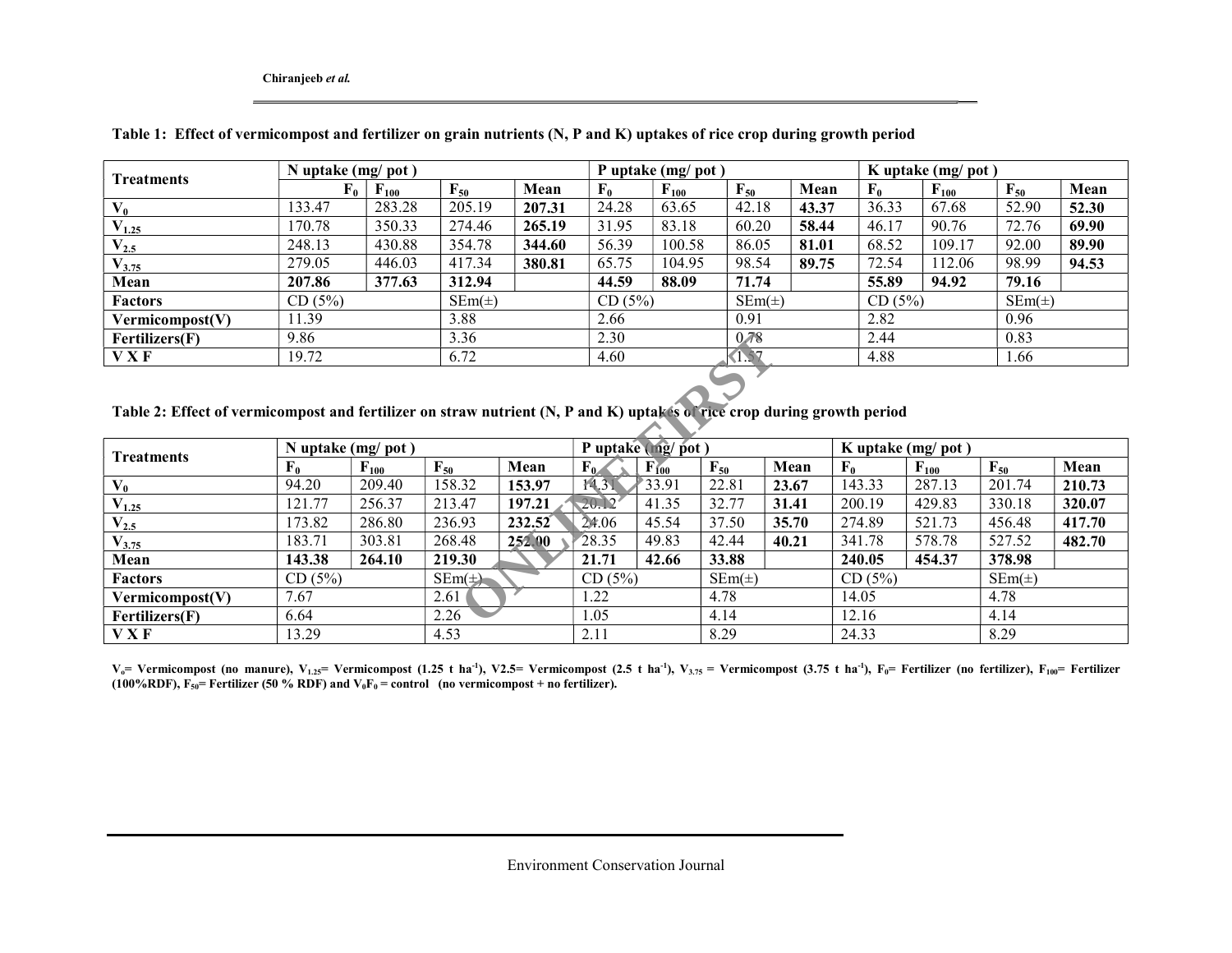significantly higher straw potassium uptake over no fertilizer level. The interactions between vermicompost and fertilizer levels were found significant. The integrated application of vermicompost  $(3.75 \text{ t/ha}) + 100 \%$  NPK showed always the significant higher amount of straw potassium uptake i.e. 578.78 mg/ pot at postharvest over the control (143.33 mg/ pot) and relative study was done by (Krishna et al., 2018).

#### Total nitrogen uptake (mg/ pot):

The influence of different levels of vermicompost and fertilizer on the total nitrogen uptake is presented in the table-3. The vermicompost levels recorded significantly higher total nitrogen uptake over no vermicompost level. The 50 and 100 % RDF levels also gave significantly higher total nitrogen uptake over no fertilizer level. The interactions in between vermicompost and fertilizer levels were found significant. The elevated total nitrogen uptake was found in the treatment receiving (vermicompost-3.75 t/ ha + 100% RDF) i.e. 749.84 mg/ pot which was significantly superior over control (no vermicompost + no fertilizer) i.e. 227.67 mg/ pot .The increase in total nitrogen uptake might be due to the more availability of significantly higher apparent nitrogen use nitrogen to the plant in the soil thus enhanced nitrogen uptake and close finding in other crop due The 50% RDF level also gave significantly higher to vermicompost and fertilizer application was apparent nitrogen use efficiency over 100 % RDF given by (Mahmud et al., 2020).

# Total phosphorus uptake (mg/ pot):

The (table-3) deals with influence of vermicompost and fertilizer levels on the total phosphorus content of rice crop in the pot experiment. The vermicompost of levels 1.25 t/ ha, 2.5 t/ ha and 3.75 t/ ha all were found significantly higher over no vermicompost level. The fertilizer levels of 50 % and 100 % RDF were found significantly superior over no fertilizer level. The combined application of highest level of vermicompost  $(3.75 \text{ t/ha}) + 100$ % RDF showed total phosphorus uptake i.e. 0.083 mg/ pot , which was significantly superior over control (0.055 mg/ pot ) but the interaction among the different levels of vermicompost and fertilizer was found non-significant.

# Total potassium uptake (mg/ pot):

The data pertaining to total potassium uptake as influenced by vermicompost and fertilizer levels presented in table-3 is statistically significant. The levels of vermicompost of 1.25 t/ ha, 2.5 t/ ha and

3.75 t/ ha gave significantly higher total potassium uptake over no vermicompost level. The fertilizer of 50 % and 100 % RDF were significantly superior over no fertilizer level. The interactions among the levels of vermicompost and fertilizer were found significant. The integrated application of vermicompost  $(3.75 t/ha) + 100 %$  NPK resulted in significant higher amount of total potassium uptake i.e. 690.84 mg/ pot at post-harvest over the control (179.66 mg/ pot) and supportive study was done by (Krishna et al., 2018), along with close finding in other crop due to vermicompost and fertilizer application was given by (Mahmud et al., 2020).

# Apparent nitrogen use efficiency  $(\%):$

The influence of different levels of vermicompost and fertilizer on the apparent nitrogen use efficiency is presented in the table-4. The apparent nitrogen use efficiency varied from 28.21 to 63.16 % with application of different levels of vermicompost application, irrespective of fertilizer levels and with respect to application of different fertilizer levels ranged between 45.06 to 56.70 %, irrespective of vermicompost levels. The vermicompost level of 2.5 t/ ha recorded efficiency over rest of the vermicompost levels. and no fertilizer level application. The interactions in between vermicompost and fertilizer levels were found significant. The elevated apparent nitrogen use efficiency was found in the treatment receiving (vermicompost-3.75 t/ ha + 50% RDF) i.e. 63.86 % which was significantly superior over. The increase in apparent nitrogen use efficiency might be due to the more availability of nitrogen to the plant in the soil thus enhanced nitrogen uptake (Manivannan et al., 2020). It. The elevated total % with application<br>
d in the treatment vermicompost application<br>
is t/ ha + 100% RDF) levels and with espective<br>
significantly superior fertilizer levels ranged<br>
significantly superior fertilizer le

# Apparent phosphorus use efficiency (%):

The data pertaining to apparent phosphorus use efficiency as influenced by vermicompost and fertilizer levels presented in table-4 are statistically significant. The apparent phosphorus use efficiency significantly increased with the application of vermicompost and varied between 14.47 to 28.61 %, irrespective of fertilizer application whereas it varied from 18.76 to 26.82 % with application of fertilizer, irrespective of vermicompost levels. The levels of vermicompost of 1.25 t/ ha, 2.5 t/ ha and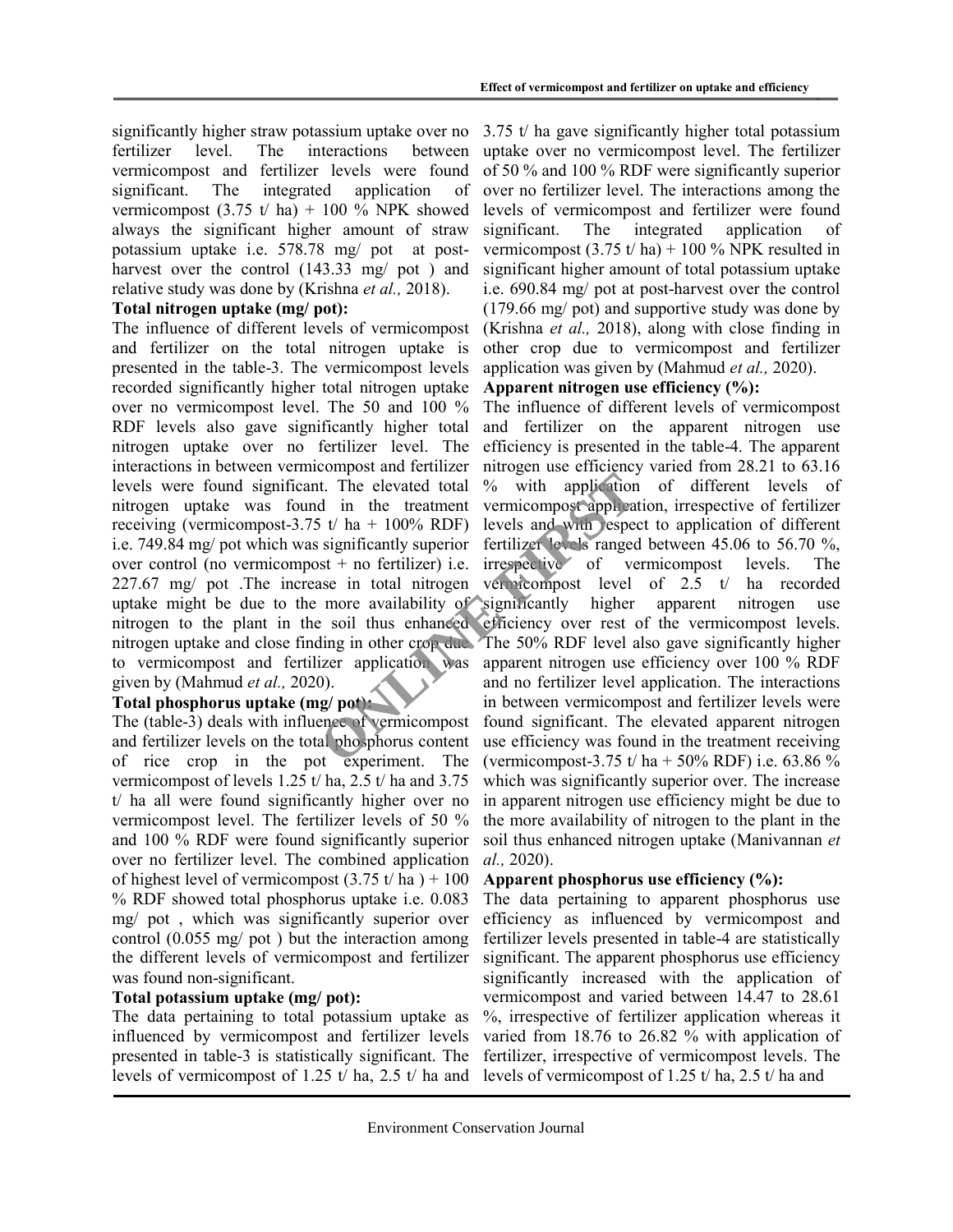Chiranjeeb et al.

| <b>Treatments</b> | Total N uptake (mg/pot) |                    |                   | Total P uptake (mg/pot) |                |           |            | Total K uptake (mg/pot) |             |           |            |        |
|-------------------|-------------------------|--------------------|-------------------|-------------------------|----------------|-----------|------------|-------------------------|-------------|-----------|------------|--------|
|                   | r <sub>0</sub>          | $\mathbf{F}_{100}$ | $\mathbf{F}_{50}$ | Mean                    | $\mathbf{F_0}$ | $F_{100}$ | $F_{50}$   | Mean                    | ${\bf F_0}$ | $F_{100}$ | $F_{50}$   | Mean   |
| $V_0$             | 227.67                  | 492.68             | 363.51            | 361.29                  | 38.58          | 97.56     | 64.99      | 67.04                   | 179.66      | 354.81    | 254.63     | 263.03 |
| $V_{1.25}$        | 292.56                  | 606.70             | 487.94            | 462.40                  | 52.06          | 124.54    | 92.97      | 89.86                   | 246.37      | 520.59    | 402.93     | 389.96 |
| $V_{2.5}$         | 421.96                  | 717.68             | 591.71            | 577.12                  | 80.45          | 146.12    | 123.55     | 116.71                  | 343.41      | 630.90    | 548.48     | 507.60 |
| $V_{3.75}$        | 462.76                  | 749.84             | 685.81            | 632.80                  | 94.10          | 154.78    | 140.98     | 129.95                  | 414.32      | 690.84    | 626.51     | 577.22 |
| Mean              | 351.24                  | 641.72             | 532.24            |                         | 66.30          | 130.75    | 105.62     |                         | 295.94      | 549.29    | 458.14     |        |
| Factors           | CD(5%)                  |                    | $SEm(\pm)$        |                         | CD(5%)         |           | $SEm(\pm)$ |                         | CD(5%)      |           | $SEm(\pm)$ |        |
| Vermicompost (V)  | 19.05                   |                    | 6.49              |                         | 3.87           |           | 1.32       |                         | 16.86       |           | 5.74       |        |
| Fertilizers (F)   | 16.50                   |                    | 5.62              |                         | 3.35           |           | 1.14       |                         | 14.60       |           | 4.97       |        |
| V X F             | 33.00                   |                    | 11.24             |                         | 6.71           |           | 2.28       |                         | 29.20       |           | 9.94       |        |

#### Table 3: Effect of vermicompost and fertilizer on total nutrient uptakes of rice crop during growth period

# Table 4: Effect of vermicompost and fertilizer on nutrient use efficiencies of rice crop during growth period

| Fertilizers (F)                                                                                               | 16.50       |                                 | 5.62       |       | 3.35          |                               | 1.14       |       | 14.60  |                              | 4.97              |        |
|---------------------------------------------------------------------------------------------------------------|-------------|---------------------------------|------------|-------|---------------|-------------------------------|------------|-------|--------|------------------------------|-------------------|--------|
| V X F                                                                                                         | 33.00       |                                 | 11.24      |       | 6.71          |                               | 2.28       |       | 29.20  |                              | 9.94              |        |
| Table 4: Effect of vermicompost and fertilizer on nutrient use efficiencies of rice crop during growth period |             |                                 |            |       |               |                               |            |       |        |                              |                   |        |
| <b>Treatments</b>                                                                                             |             | Nitrogen use efficiency $(\% )$ |            |       |               | Phosphorus use efficiency (%) |            |       |        | Potassium use efficiency (%) |                   |        |
|                                                                                                               | ${\bf F_0}$ | $\mathbf{F}_{100}$              | $F_{50}$   | Mean  | ${\bf F_0}$   | $F_{100}$                     | $F_{50}$   | Mean  | $F_0$  | $F_{100}$                    | $\mathbf{F}_{50}$ | Mean   |
| $V_0$                                                                                                         | 0.00        | 41.77                           | 42.87      | 28.21 | 0.00          | 22.51                         | 20.89      | 14.47 | 0.00   | 98.29                        | 84.39             | 60.89  |
| $\mathrm{V_{1.25}}$                                                                                           | 48.70       | 49.37                           | 57.72      | 51.93 | 20.48         | 25.54                         | 26.84      | 24.29 | 66.79  | 122.66                       | 118.21            | 102.55 |
| $\mathrm{V}_{2.5}$                                                                                            | 72.76       | 54.36                           | 62.35      | 63.16 | 29.08         | "26.17"                       | 30.57      | 28.61 | 81.93  | 119.66                       | 127.66            | 109.75 |
| $\mathrm{V}_{3.75}$                                                                                           | 58.77       | 50.45                           | 63.86      | 57.69 | $25.47\times$ | 24.02                         | 29.00      | 26.16 | 78.33  | 107.02                       | 114.97            | 110.11 |
| Mean                                                                                                          | 45.06       | 48.99                           | 56.70      |       | 18.76         | 24.56                         | 26.82      |       | 56.76  | 111.91                       | 111.31            |        |
| <b>Factors</b>                                                                                                | CD(5%)      |                                 | $SEm(\pm)$ |       | CD(5%)        |                               | $SEm(\pm)$ |       | CD(5%) |                              | $SEm(\pm)$        |        |
| Vermicompost (V)                                                                                              | 1.77        |                                 | 0.60       |       | 0.82          |                               | 0.28       |       | 3.35   |                              | 1.14              |        |
| <b>Fertilizers</b> (F)                                                                                        | 1.53        |                                 | 0.52       |       | 0.71          |                               | 0.24       |       | 2.90   |                              | 0.99              |        |
| V X F                                                                                                         | 3.06        |                                 | 1.04       |       | 1.42          |                               | 0.48       |       | 5.80   |                              | 1.98              |        |

V<sub>o</sub>= Vermicompost (no manure ), V<sub>1.25</sub>= Vermicompost (1.25 t ha<sup>-1</sup>), V2.5= Vermicompost (2.5 t ha<sup>-1</sup>), V3.75 = Vermicompost (3.75 t ha<sup>-1</sup>), F<sub>0</sub>= Fertilizer (no fertilizer) , F<sub>100</sub>= Fertilizer (100% RDF),  $F_{50}$ = Fertilizer (50 % RDF) and  $V_0F_0$  = control (no vermicompost + no fertilizer).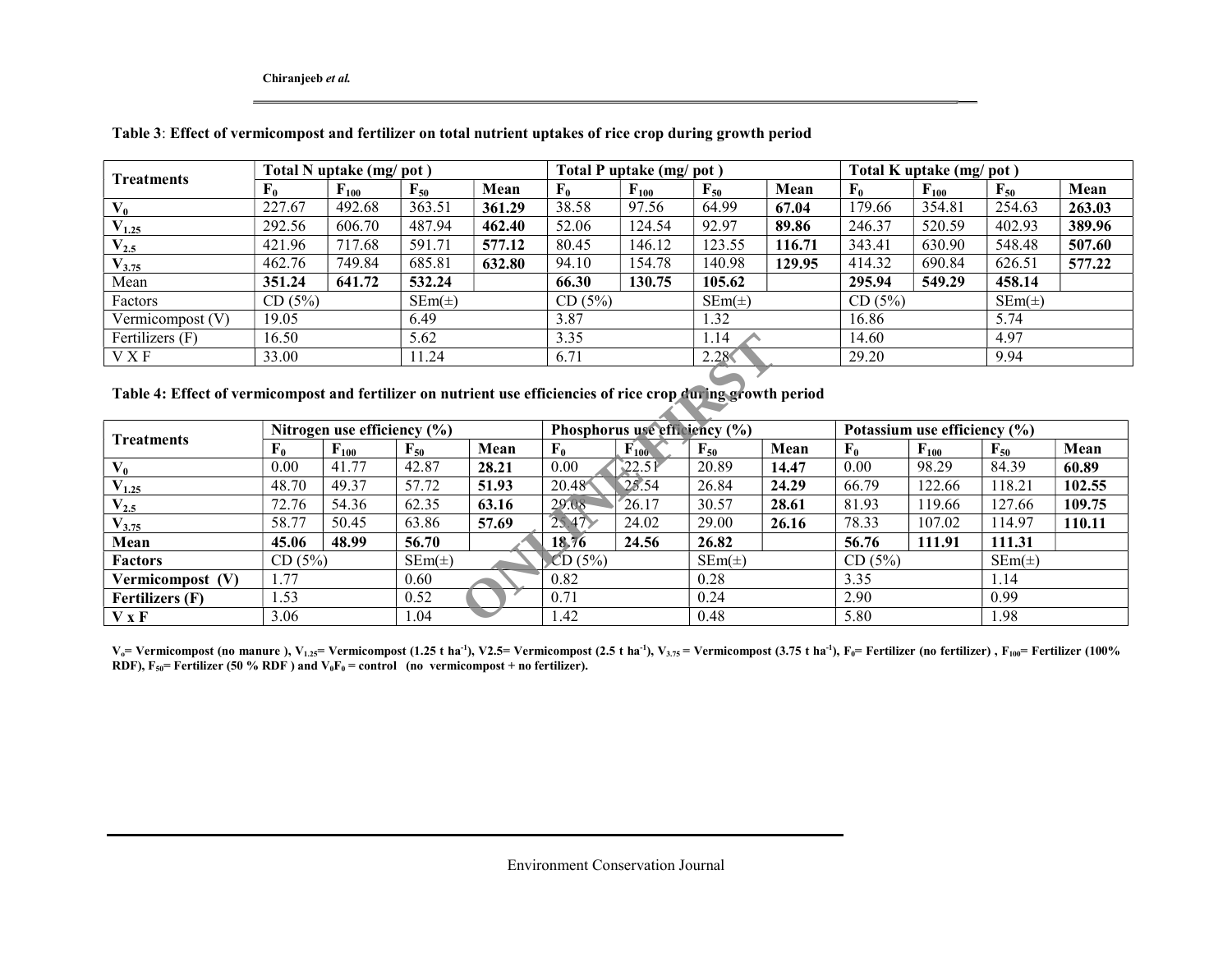|                    | Grain yield and nutrients $(N, P, K)$ contents and uptakes |           |           |          |  |  |  |  |  |  |
|--------------------|------------------------------------------------------------|-----------|-----------|----------|--|--|--|--|--|--|
| <b>Parameters</b>  | <b>Grain yield</b>                                         | N uptake  | P uptake  | K uptake |  |  |  |  |  |  |
| <b>Grain yield</b> | 1.000                                                      |           |           |          |  |  |  |  |  |  |
| N uptake           | $0.990**$                                                  | .000      |           |          |  |  |  |  |  |  |
| P uptake           | $0.993**$                                                  | $0.997**$ | 1.000     |          |  |  |  |  |  |  |
| K uptake           | $0.991**$                                                  | $0.993**$ | $0.993**$ | 1.000    |  |  |  |  |  |  |

Table 5: Correlation coefficients (r) among yield of rice, nutrient content and nutrient uptake during pot experiment.

|  |  | b. Straw yield and nutrients (N, P, K) contents and uptakes |  |
|--|--|-------------------------------------------------------------|--|
|  |  |                                                             |  |

| <b>Parameters</b>  | <b>Straw yield</b> | N uptake  | P uptake  | K uptake |
|--------------------|--------------------|-----------|-----------|----------|
| <b>Straw yield</b> | .000               |           |           |          |
| N uptake           | $0.995**$          | .000      |           |          |
| P uptake           | $0.992**$          | $0.993**$ | 000.1     |          |
| K uptake           | $0.955**$          | $0.963**$ | $0.963**$ | 1.000    |

\*\*Significant at  $P = 0.01$  level \*Significant at  $P = 0.05$  level

significantly superior over no fertilizer level application.

The interactions among the levels of vermicompost The increase in apparent potassium use efficiency and fertilizer were found significant. The integrated might be due to the better utilization of nutrients as application of vermicompost  $(2.5 \t{t} \text{ ha}) + 50\%$  well as reduction in loss of nutrients and thus RDF resulted in significant higher amount of increased apparent potassium use efficiency apparent phosphorus use efficiency i.e. 30.57 % at (Manivannan et al., 2020). post-harvest over the control (Savaliya et al., 2018) and (Manivannan et al., 2020). The state of the termicompost RDF recorded higher<br>and 100 % RDF were efficiency i.e. 127.66<br>no fertilizer level par with the treatm<br>vermicompost and 100<br>wels of vermicompost The increase in appar<br>ificant. The integrated mi

# Apparent potassium use efficiency  $(\%):$

The effect of different levels of vermicompost and fertilizer on apparent potassium use efficiency is presented in the table-4 and is statistically significant. The apparent potassium use efficiency varied from 60.89 to 109.75 % with different vermicompost levels application, irrespective of fertilizer levels. Irrespective of vermicompost levels, the apparent potassium use efficiency with respect to the different fertilizer levels ranged between 56.76 to 111.91 %. The vermicompost levels i.e. 1.25 t/ ha, 2.5 t/ ha and 3.75  $t/$  ha recorded significantly higher apparent potassium use efficiency over no vermicompost level. The 50 and 100 % RDF levels also gave significantly higher apparent potassium use efficiency over no fertilizer level. The interactions regarding vermicompost and fertilizer levels were significant.

3.75 t/ ha gave significantly higher apparent However the vermicompost of 2.5 t/ ha + 50 % phosphorus use efficiency over no vermicompost RDF recorded higher apparent potassium use level. The fertilizer of 50 % and 100 % RDF were efficiency i.e. 127.66 %, which was statistically at par with the treatment receiving 1.25 t/ ha vermicompost and 100 % RDF (122.66 %).

# Conclusion

Rice crop during its growth requires a large quantity of nutrients and balanced quantity of vermicompost along with fertilizer elevates the yield during harvesting of crop. Among different treatments higher dose of vermicompost (vermicompost-3.75  $t/ha + 100%$  RDF) and fertilizer supplied better yield and uptake of nutrients and vermicompost  $(2.5 t/ h a) + 50 %$  RDF dose provided significant results in increasing nutrient use efficiencies. Combined application of vermicompost and fertilizer enhances nutrient content and uptake in grain, straw of crop, thus maximizing the efficiencies of nutrients that check the loss of nutrients and lower the cost of cultivation. Application of vermicompost is eco friendly, cost effective and balanced application with fertilizer helps in nutrient use efficiency and recycling in soil.